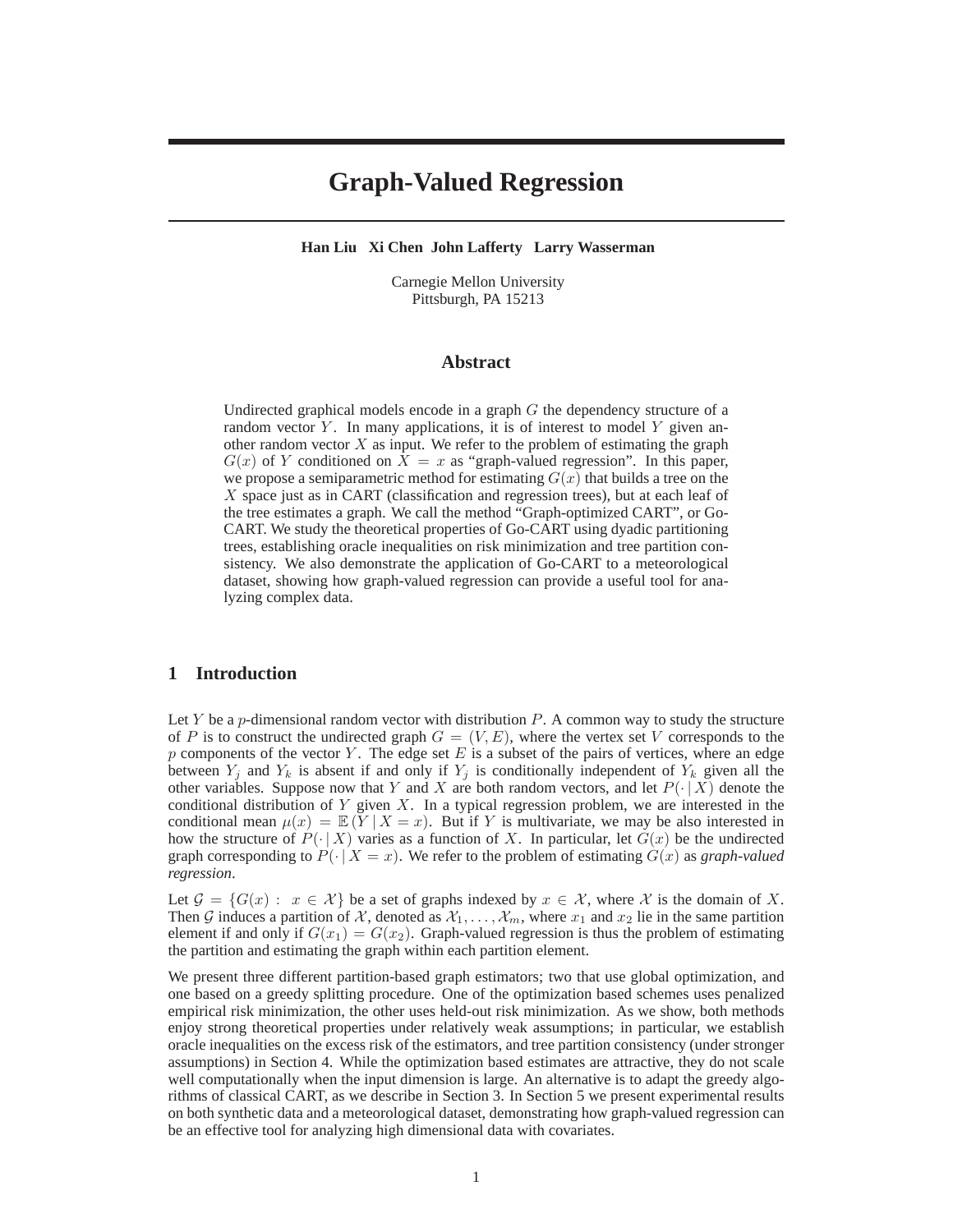#### **2 Graph-Valued Regression**

Let  $y_1, \ldots, y_n$  be a random sample of vectors from P, where each  $y_i \in \mathbb{R}^p$ . We are interested in the case where p is large and, in fact, may diverge with n asymptotically. One way to estimate  $G$ from the sample is the *graphical lasso* or *glasso* [13, 5, 1], where one assumes that P is Gaussian with mean  $\mu$  and covariance matrix  $\Sigma$ . Missing edges in the graph correspond to zero elements in the precision matrix  $\Omega = \Sigma^{-1}$  [12, 4, 7]. A sparse estimate of  $\Omega$  is obtained by solving

$$
\widehat{\Omega} = \underset{\Omega \succ 0}{\arg \min} \{ \text{tr}(S\Omega) - \log |\Omega| + \lambda ||\Omega||_1 \}
$$
\n(1)

where  $\Omega$  is positive definite, S is the sample covariance matrix, and  $\|\Omega\|_1 = \sum_{j,k} |\Omega_{jk}|$  is the elementwise  $\ell_1$ -norm of  $\Omega$ . A fast algorithm for finding  $\hat{\Omega}$  was given by Friedman et al. [5], which involves estimating a single row (and column) of  $\Omega$  in each iteration by solving a lasso regression. The theoretical properties of  $\Omega$  have been studied by Rothman et al. [10] and Ravikumar et al. [9]. In practice, it seems that the glasso yields reasonable graph estimators even if  $Y$  is not Gaussian; however, proving conditions under which this happens is an open problem.

We briefly mention three different strategies for estimating  $G(x)$ , the graph of Y conditioned on  $X = x$ , each of which builds upon the glasso.

**Parametric Estimators.** Assume that  $Z = (X, Y)$  is jointly multivariate Gaussian with covariance matrix  $\Sigma = \begin{pmatrix} \Sigma_X & \Sigma_{XY} \\ \Sigma_{YX} & \Sigma_Y \end{pmatrix}$ ). We can estimate  $\Sigma_X$ ,  $\Sigma_Y$ , and  $\Sigma_{XY}$  by their corresponding sample quantities  $\widehat{\Sigma}_X$ ,  $\widehat{\Sigma}_Y$ , and  $\widehat{\Sigma}_{XY}$ , and the marginal precision matrix of X, denoted as  $\Omega_X$ , can be estimated using the glasso. The conditional distribution of Y given  $X = x$  is obtained by standard Gaussian formulas. In particular, the conditional covariance matrix of  $Y/X$  is  $\Sigma_{Y|X} = \Sigma_Y \widehat{\Sigma}_{YX} \widehat{\Omega}_X \widehat{\Sigma}_{XY}$  and a sparse estimate of  $\widehat{\Omega}_{Y|X}$  can be obtained by directly plugging  $\widehat{\Sigma}_{Y|X}$  into glasso. However, the estimated graph does not vary with different values of  $X$ .

**Kernel Smoothing Estimators.** We assume that Y given X is Gaussian, but without making any assumption about the marginal distribution of X. Thus  $Y | X = x \sim N(\mu(x), \Sigma(x))$ . Under the assumption that both  $\mu(x)$  and  $\Sigma(x)$  are smooth functions of x, we estimate  $\Sigma(x)$  via kernel smoothing:

$$
\widehat{\Sigma}(x) = \sum_{i=1}^{n} K\left(\frac{\|x - x_i\|}{h}\right) (y_i - \widehat{\mu}(x)) (y_i - \widehat{\mu}(x))^T / \sum_{i=1}^{n} K\left(\frac{\|x - x_i\|}{h}\right)
$$

where K is a kernel (e.g. the probability density function of the standard Gaussian distribution),  $\|\cdot\|$ is the Euclidean norm,  $h > 0$  is a bandwidth and

$$
\widehat{\mu}(x) = \sum_{i=1}^{n} K\left(\frac{\|x - x_i\|}{h}\right) y_i / \sum_{i=1}^{n} K\left(\frac{\|x - x_i\|}{h}\right).
$$

Now we apply glasso in (1) with  $S = \Sigma(x)$  to obtain an estimate of  $G(x)$ . This method is appealing because it is simple and very similar to nonparametric regression smoothing; the method was analyzed for one-dimensional X in [14]. However, while it is easy to estimate  $G(x)$  at any given x, it requires global smoothness of the mean and covariance functions.

**Partition Estimators.** In this approach, we partition  $X$  into finitely many connected regions  $X_1,\ldots,X_m$ . Within each  $X_j$ , we apply the glasso to get an estimated graph  $G_j$ . We then take  $\widehat{G}(x) = \widehat{G}_j$  for all  $x \in \mathcal{X}_j$ . To find the partition, we appeal to the idea used in CART (classification and regression trees) [3]. We take the partition elements to be recursively defined hyperrectangles. As is well-known, we can then represent the partition by a tree, where each leaf node corresponds to a single partition element. In CART, the leaves are associated with the means within each partition element; while in our case, there will be an estimated undirected graph for each leaf node. We refer to this method as Graph-optimized CART, or Go-CART. The remainder of this paper is devoted to the details of this method.

## **3 Graph-Optimized CART**

Let  $X \in \mathbb{R}^d$  and  $Y \in \mathbb{R}^p$  be two random vectors, and let  $\{(x_1, y_1), \ldots, (x_n, y_n)\}\$  be n i.i.d. samples from the joint distribution of  $(X, Y)$ . The domains of X and Y are denoted by X and Y respectively;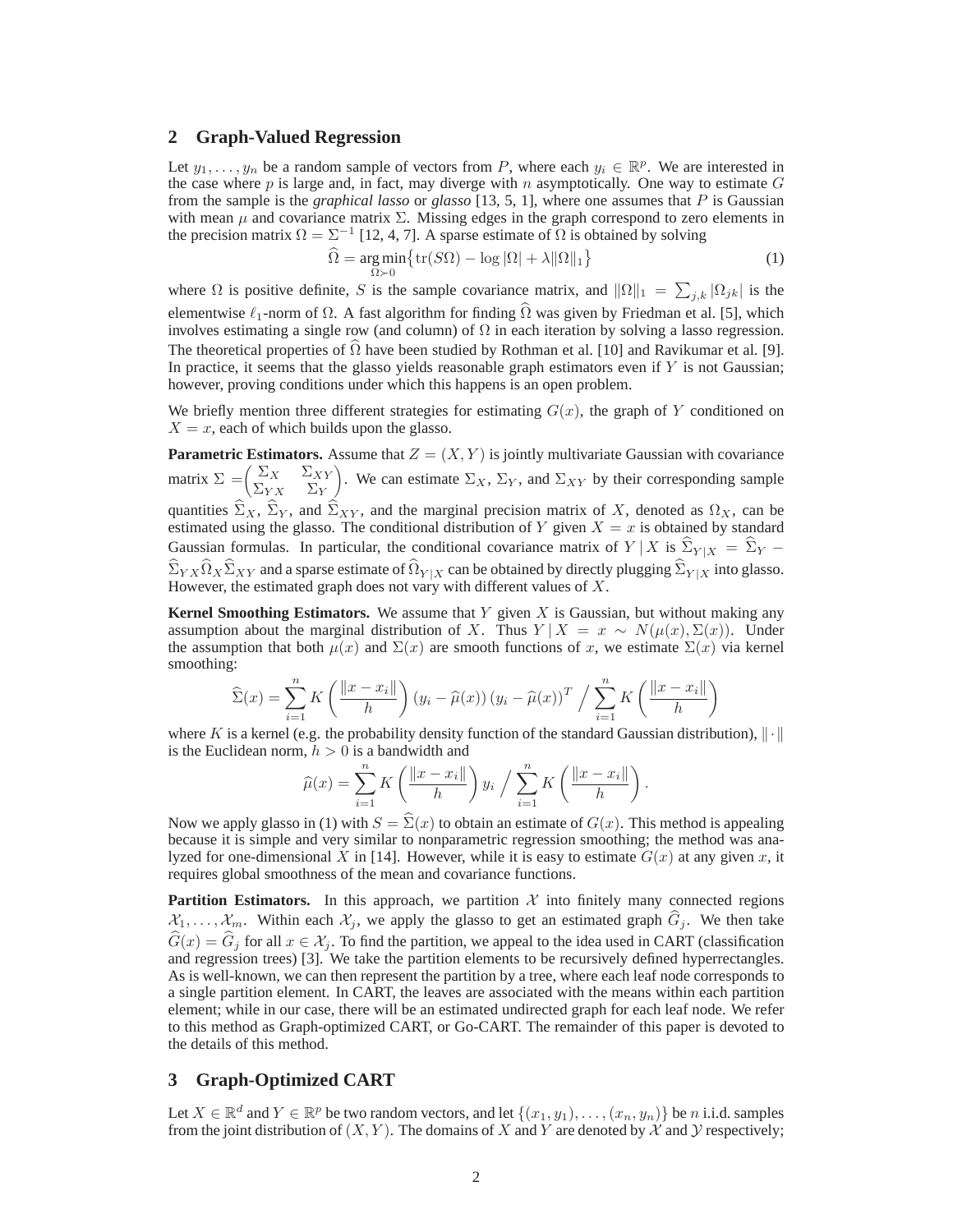and for simplicity we take  $\mathcal{X} = [0, 1]^d$ . We assume that  $Y | X = x \sim N_p(\mu(x), \Sigma(x))$ 

where  $\mu : \mathbb{R}^d \to \mathbb{R}^p$  is a vector-valued mean function and  $\Sigma : \mathbb{R}^d \to \mathbb{R}^{p \times p}$  is a matrix-valued covariance function. We also assume that for each  $x, \Omega(x) = \Sigma(x)^{-1}$  is a sparse matrix, i.e., many elements of  $\Omega(x)$  are zero. In addition,  $\Omega(x)$  may also be a sparse function of x, i.e.,  $\Omega(x) = \Omega(x_R)$ for some  $R \subset \{1,\ldots,d\}$  with cardinality  $|R| \ll d$ . The task of graph-valued regression is to find a sparse inverse covariance  $\Omega(x)$  to estimate  $\Omega(x)$  for any  $x \in \mathcal{X}$ ; in some situations the graph of  $\Omega(x)$  is of greater interest than the entries of  $\Omega(x)$  themselves.

Go-CART is a partition based conditional graph estimator. We partition  $\mathcal X$  into finitely many connected regions  $\mathcal{X}_1,\ldots,\mathcal{X}_m$ , and within each  $\mathcal{X}_j$  we apply the glasso to estimate a graph  $\hat{G}_j$ . We then take  $\widehat{G}(x) = \widehat{G}_j$  for all  $x \in \mathcal{X}_j$ . To find the partition, we restrict ourselves to dyadic splits, as studied by [11, 2]. The primary reason for such a choice is the computational and theoretical tractability of dyadic partition based estimators.

Let T denote the set of dyadic partitioning trees (DPTs) defined over  $\mathcal{X} = [0, 1]^d$ , where each DPT  $T \in \mathcal{T}$  is constructed by recursively dividing  $\mathcal{X}$  by means of axis-orthogonal dyadic splits. Each node of a DPT corresponds to a hyperrectangle in  $[0, 1]^d$ . If a node is associated to the hyperrectangle  $\mathcal{A} = \prod_{l=1}^{d} [a_l, b_l]$ , then after being dyadically split along dimension k, the two children are associated with the sub-hyperrectangles  $\mathcal{A}_L^{(k)} = \prod_{l < k} [a_l, b_l] \times [a_k, \frac{a_k + b_k}{2}] \times \prod_{l > k} [a_l, b_l]$  and  $\mathcal{A}_R^{(k)} = \mathcal{A} \setminus \mathcal{A}_L^{(k)}$ . Given a DPT T, we denote by  $\Pi(T) = \{X_1, \ldots, X_{m_T}\}$  the partition of X induced by the leaf nodes of T. For a dyadic integer  $N = 2^K$ , we define  $T_N$  to be the collection of all DPTs such that no partition has a side length smaller than  $2^{-K}$ . Let  $I(\cdot)$  denote the indicator function. We denote  $\mu_T(x)$  and  $\Omega_T(x)$  as the piecewise constant mean and precision functions associated with T:

$$
\mu_T(x) = \sum_{j=1}^{m_T} \mu_{\mathcal{X}_j} \cdot I(x \in \mathcal{X}_j) \text{ and } \Omega_T(x) = \sum_{j=1}^{m_T} \Omega_{\mathcal{X}_j} \cdot I(x \in \mathcal{X}_j),
$$

where  $\mu_{\mathcal{X}_j} \in \mathbb{R}^p$  and  $\Omega_{\mathcal{X}_j} \in \mathbb{R}^{p \times p}$  are the mean vector and precision matrix for  $\mathcal{X}_j$ .

Before formally defining our graph-valued regression estimators, we require some further definitions. Given a DPT T with an induced partition  $\Pi(T) = \{X_j\}_{j=1}^{m_T}$  and corresponding mean and procision functions  $\mu_{\tau}(x)$  and  $\Omega_{\tau}(x)$  the positive conditional log likelihood risk  $P(T, \mu_{\tau}, \Omega_{\tau})$ precision functions  $\mu_T(x)$  and  $\Omega_T(x)$ , the negative conditional log-likelihood risk  $R(T, \mu_T, \Omega_T)$ and its sample version  $R(T, \mu_T, \Omega_T)$  are defined as follows:

$$
R(T, \mu_T, \Omega_T) = \sum_{j=1}^{m_T} \mathbb{E}\bigg[\bigg(\text{tr}\Big[\Omega_{\mathcal{X}_j}\left((Y - \mu_{\mathcal{X}_j})(Y - \mu_{\mathcal{X}_j})^T\right)\Big] - \log|\Omega_{\mathcal{X}_j}|\bigg) \cdot I\left(X \in \mathcal{X}_j\right)\bigg], \quad (2)
$$

$$
\widehat{R}(T,\mu_T,\Omega_T) = \frac{1}{n} \sum_{i=1}^n \sum_{j=1}^{m_T} \left[ \left( \text{tr} \left[ \Omega_{\mathcal{X}_j} \left( (y_i - \mu_{\mathcal{X}_j}) (y_i - \mu_{\mathcal{X}_j})^T \right) \right] - \log |\Omega_{\mathcal{X}_j}| \right) \cdot I \left( x_i \in \mathcal{X}_j \right) \right]. \tag{3}
$$

Let  $[[T]] > 0$  denote a prefix code over all DPTs  $T \in \mathcal{T}_N$  satisfying  $\sum_{T \in \mathcal{T}_N} 2^{-[[T]]} \leq 1$ . One such prefix code  $[[T]]$  is proposed in [11], and takes the form  $[[T]] = 3\overline{||\Pi(T)||} - 1 + (||\Pi(T)|| -$ 1)  $\log d / \log 2$ . A simple upper bound for [[T]] is

$$
[[T]] \le (3 + \log d / \log 2) |\Pi(T)|. \tag{4}
$$

Our analysis will assume that the conditional means and precision matrices are bounded in the  $\|\cdot\|_{\infty}$  and  $\|\cdot\|_{1}$  norms; specifically we suppose there is a positive constant B and a sequence  $L_{1,n},\ldots,L_{m_T,n}^{(n)},$  where each  $L_{j,n} \in \mathbb{R}^+$  is a function of the sample size *n*, and we define the domains of each  $\mu_{\mathcal{X}_i}$  and  $\Omega_{\mathcal{X}_i}$  as

$$
M_j = \{\mu \in \mathbb{R}^p : \|\mu\|_{\infty} \le B\},
$$
  
\n
$$
\Lambda_j = \{\Omega \in \mathbb{R}^{p \times p} : \Omega \text{ is positive definite, symmetric, and } \|\Omega\|_1 \le L_{j,n}\}.
$$
\n(5)

With this notation in place, we can now define two estimators.

**Definition 1.** *The penalized empirical risk minimization Go-CART estimator is defined as*

$$
\widehat{T}, \left\{\widehat{\mu}_{\widehat{\mathcal{X}}_j}, \widehat{\Omega}_{\widehat{\mathcal{X}}_j}\right\}_{j=1}^{m_{\widehat{T}}} = \operatorname{argmin}_{T \in \mathcal{T}_N, \mu_{\mathcal{X}_j} \in M_j, \Omega_{\mathcal{X}_j} \in \Lambda_j} \left\{\widehat{R}(T, \mu_T, \Omega_T) + \text{pen}(T)\right\}
$$
  
where  $\widehat{R}$  is defined in (3) and  $\text{pen}(T) = \gamma_n \cdot m_T \sqrt{\frac{[[T]] \log 2 + 2 \log(np)}{n}}$ .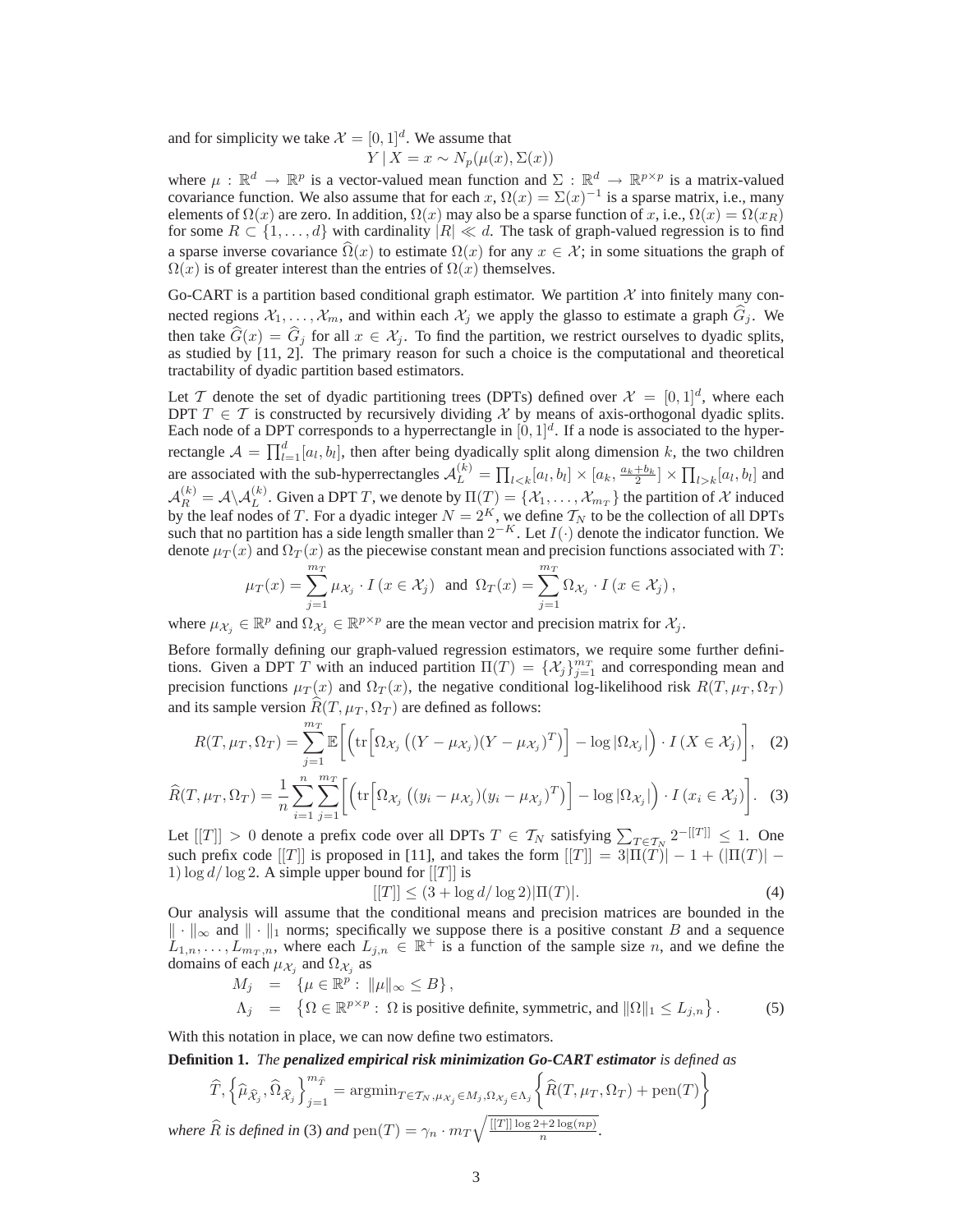Empirically, we may always set the dyadic integer  $N$  to be a reasonably large value; the regularization parameter  $\gamma_n$  is responsible for selecting a suitable DPT  $T \in \mathcal{T}_N$ .

We also formulate an estimator that minimizes held-out risk. Practically, we could split the data into two partitions:  $\mathcal{D}_1 = \{(x_1, y_1), \ldots, (x_{n_1}, y_{n_1})\}$  for training and  $\mathcal{D}_2 = \{((x'_1, y'_1), \ldots, (x'_{n_2}, y'_{n_2}))\}$  for validation with  $n_1 + n_2 = n$ . The held-out negative log-likelihood risk is then given by for validation with  $n_1 + n_2 = n$ . The held-out negative log-likelihood risk is then given by  $\hat{D}$  (T,  $\hat{D}$ )

$$
K_{\text{out}}(I, \mu_T, \Omega_T) =
$$
  

$$
\frac{1}{n_2} \sum_{i=1}^{n_2} \sum_{j=1}^{m_T} \left\{ \left( \text{tr} \left[ \Omega_{\mathcal{X}_j} \left( (y_i' - \mu_{\mathcal{X}_j}) (y_i' - \mu_{\mathcal{X}_j})^T \right) \right] - \log |\Omega_{\mathcal{X}_j}| \right) \cdot I \left( x_i' \in \mathcal{X}_j \right) \right\}.
$$
 (6)

**Definition 2.** *For each DPT* T *define*

$$
\widehat{\mu}_T, \widehat{\Omega}_T = \mathrm{argmin}_{\mu_{\mathcal{X}_j} \in M_j, \Omega_{\mathcal{X}_j} \in \Lambda_j} \widehat{R}(T, \mu_T, \Omega_T)
$$

*where*  $\widehat{R}$  *is defined in* (3) *but only evaluated on*  $\mathcal{D}_1 = \{(x_1, y_1), \ldots, (x_{n_1}, y_{n_1})\}$ *. The held-out risk minimization Go-CART estimator is*

$$
\widehat{T} = \operatorname{argmin}_{T \in \mathcal{T}_N} \widehat{R}_{\text{out}}(T, \widehat{\mu}_T, \widehat{\Omega}_T).
$$

*where*  $\widehat{R}_{\text{out}}$  *is defined in* (6) *but only evaluated on*  $\mathcal{D}_2$ *.* 

The above procedures require us to find an optimal dyadic partitioning tree within  $T_N$ . Although dynamic programming can be applied, as in [2], the computation does not scale to large input dimensions  $d$ . We now propose a simple yet effective greedy algorithm to find an approximate solution  $(\widehat{T}, \widehat{\mu}_T, \widehat{\Omega}_T)$ . We focus on the held-out risk minimization form as in Definition 2, due to its superior empirical performance. But note that our greedy approach is generic and can easily be adapted to the penalized empirical risk minimization form.

First, consider the simple case that we are given a dyadic tree structure  $T$  which induces a partition  $\Pi(T) = \{X_1, \ldots, X_{m_T}\}$  on X. For any partition element  $X_j$ , we estimate the sample mean using  $\mathcal{D}_1$ :

$$
\widehat{\mu}_{\mathcal{X}_j} = \frac{1}{\sum_{i=1}^{n_1} I(x_i \in \mathcal{X}_j)} \sum_{i=1}^{n_1} y_i \cdot I(x_i \in \mathcal{X}_j).
$$

The glasso is then used to estimate a sparse precision matrix  $\Omega_{\mathcal{X}_j}$ . More precisely, let  $\Sigma_{\mathcal{X}_j}$  be the sample covariance matrix for the partition element  $\mathcal{X}_j$ , given by

$$
\widehat{\Sigma}_{\mathcal{X}_j} = \frac{1}{\sum_{i=1}^{n_1} I(x_i \in \mathcal{X}_j)} \sum_{i=1}^{n_1} (y_i - \widehat{\mu}_{\mathcal{X}_j}) (y_i - \widehat{\mu}_{\mathcal{X}_j})^T \cdot I(x_i \in \mathcal{X}_j).
$$

The estimator  $\widehat{\Omega}_{\mathcal{X}_j}$  is obtained by optimizing  $\widehat{\Omega}_{\mathcal{X}_j} = \arg \min_{\Omega \succ 0} \{tr(\widehat{\Sigma}_{\mathcal{X}_j} \Omega) - \log |\Omega| + \lambda_j ||\Omega||_1 \}$ , where  $\lambda_j$  is in one-to-one correspondence with  $L_{j,n}$  in (5). In practice, we run the full r path of the glasso, from large  $\lambda_j$ , which yields very sparse graph, to small  $\lambda_j$ , and select the graph that minimizes the held-out negative log-likelihood risk. To further improve the model selection performance, we refit the parameters of the precision matrix after the graph has been selected. That is, to reduce the bias of the glasso, we first estimate the sparse precision matrix using  $\ell_1$ -regularization, and then we refit the Gaussian model without  $\ell_1$ -regularization, but enforcing the sparsity pattern<br>obtained in the first stap obtained in the first step.

The natural, standard greedy procedure starts from the coarsest partition  $\mathcal{X} = [0, 1]^d$  and then computes the decrease in the held-out risk by dyadically splitting each hyperrectangle  $A$  along dimension  $k \in \{1, \ldots d\}$ . The dimension  $k^*$  that results in the largest decrease in held-out risk is selected, where the change in risk is given by

$$
\Delta \widehat{R}^{(k)}_{\text{out}}(\mathcal{A}, \widehat{\mu}_{\mathcal{A}}, \widehat{\Omega}_{\mathcal{A}}) = \widehat{R}_{\text{out}}(\mathcal{A}, \widehat{\mu}_{\mathcal{A}}, \widehat{\Omega}_{\mathcal{A}}) - \widehat{R}_{\text{out}}(\mathcal{A}_L^{(k)}, \widehat{\mu}_{\mathcal{A}_L^{(k)}}, \widehat{\Omega}_{\mathcal{A}_L^{(k)}}) - \widehat{R}_{\text{out}}(\mathcal{A}_R^{(k)}, \widehat{\mu}_{\mathcal{A}_R^{(k)}}, \widehat{\Omega}_{\mathcal{A}_R^{(k)}}).
$$

If splitting any dimension k of A leads to an increase in the held-out risk, the element A should no longer be split and hence becomes a partition element of  $\Pi(T)$ . The details and pseudo code are provided in the supplementary materials.

This greedy partitioning method parallels the classical algorithms for classification and regression that have been used in statistical learning for decades. However, the strength of the procedures given in Definitions 1 and 2 is that they lend themselves to a theoretical analysis under relatively weak assumptions, as we show in the following section. The theoretical properties of greedy Go-CART are left to future work.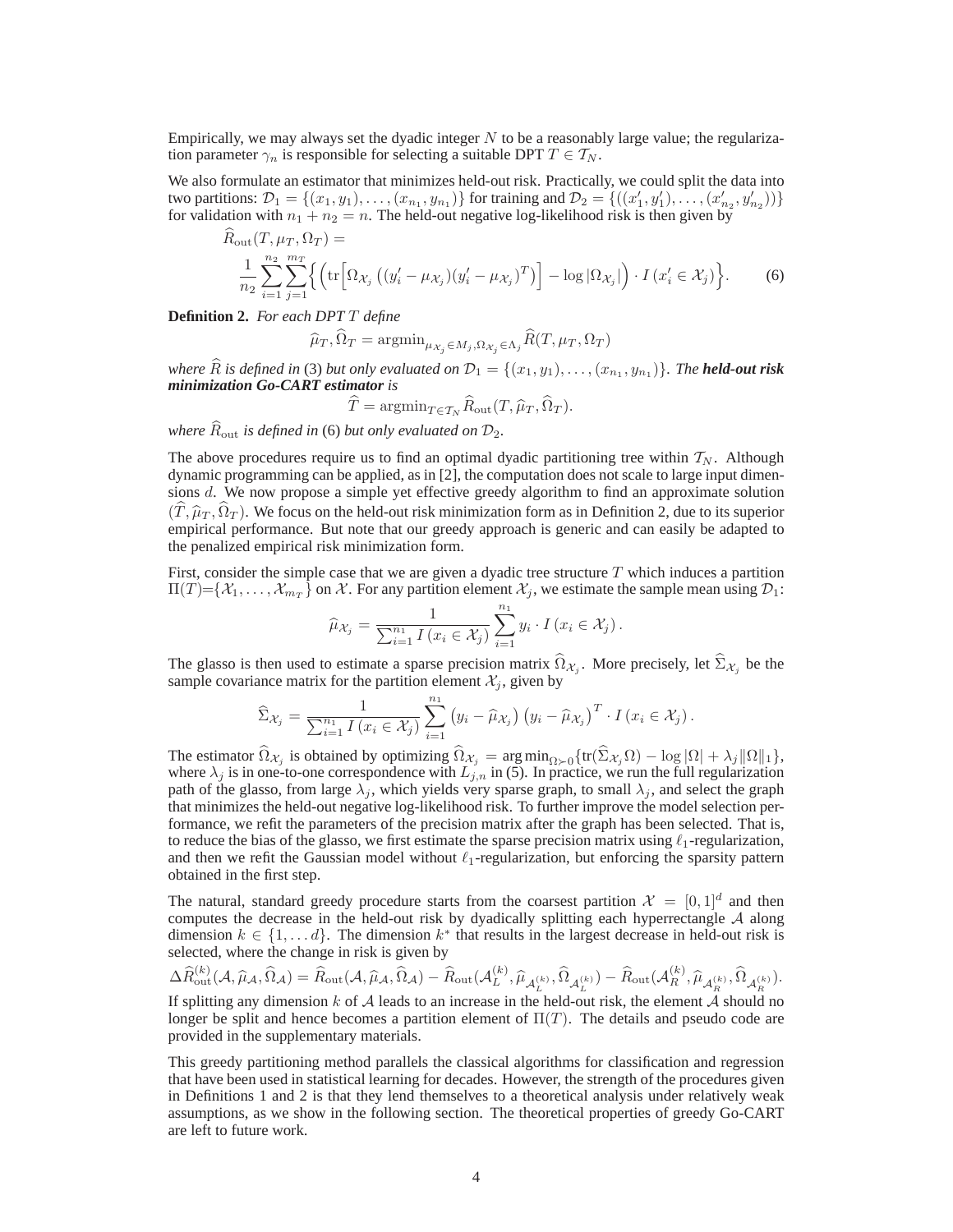# **4 Theoretical Properties**

We define the oracle risk  $R^*$  over  $T_N$  as

$$
R^* = R(T^*, \mu_T^*, \Omega_T^*) = \inf_{T \in \mathcal{T}_N, \mu_{\mathcal{X}_j} \in M_j, \Omega_{\mathcal{X}_j} \in \Lambda_j} R(T, \mu_T, \Omega_T).
$$

Note that  $T^*$ ,  $\mu^*_{T^*}$ , and  $\Omega^*_{T^*}$  might not be unique, since the finest partition always achieves the oracle risk. To obtain oracle inequalities, we make the following two technical assumptions.

**Assumption 1.** Let  $T \in \mathcal{T}_N$  be an arbitrary DPT which induces a partition  $\Pi(T)$  =  $\{\mathcal{X}_1,\ldots,\mathcal{X}_{m_T}\}$  *on*  $\mathcal{X}$ *, we assume that there exists a constant* B*, such that* 

$$
\max_{1\leq j\leq m_T}\|\mu_{\mathcal{X}_j}\|_\infty\leq B\quad\text{and}\quad\max_{1\leq j\leq m_T}\sup_{\Omega\in\Lambda_j}\log|\Omega|\leq L_n
$$

where  $\Lambda_j$  *is defined in* (5) *and*  $L_n = \max_{1 \leq j \leq m_T} L_{j,n}$ *, where*  $L_{j,n}$  *is the same as in* (5)*. We also* assume that *assume that*

$$
L_n = o(\sqrt{n}).
$$

**Assumption 2.** *Let*  $Y = (Y_1, ..., Y_p)^T \in \mathbb{R}^p$ *. For any*  $\mathcal{A} \subset \mathcal{X}$ *, we define*<br>  $Z_{k\ell}(\mathcal{A}) = Y_k Y_\ell \cdot I(X \in \mathcal{A}) - \mathbb{E}(Y_k Y_\ell \cdot I(X \in \mathcal{A}))$ 

$$
Z_j(\mathcal{A}) = Y_j \cdot I(X \in \mathcal{A}) - \mathbb{E}(Y_j \cdot I(X \in \mathcal{A})).
$$

*We assume there exist constants*  $M_1$ ,  $M_2$ ,  $v_1$ , *and*  $v_2$ , *such that* 

$$
\sup_{k,\ell,\mathcal{A}} \mathbb{E}|Z_{k\ell}(\mathcal{A})|^m \le \frac{m!M_2^{m-2}v_2}{2} \text{ and } \sup_{j,\mathcal{A}} \mathbb{E}|Z_j(\mathcal{A})|^m \le \frac{m!M_1^{m-2}v_1}{2}
$$

*for all*  $m \geq 2$ *.* 

**Theorem 1.** Let  $T \in \mathcal{T}_N$  be a DPT that induces a partition  $\Pi(T) = \{X_1, \ldots, X_{m_T}\}$  on X. For any  $\delta \in (0, 1/4)$ , let  $\widehat{T}, \widehat{\mu}_{\widehat{T}}, \widehat{\Omega}_{\widehat{T}}$  be the estimator obtained using the penalized empirical risk minimiza*tion Go-CART in Definition 1, with a penalty term* pen(T) *of the form*

pen(T) = 
$$
(C_1 + 1)L_n m_T \sqrt{\frac{[[T]] \log 2 + 2 \log p + \log(48/\delta)}{n}}
$$

*where*  $C_1 = 8\sqrt{v_2} + 8B\sqrt{v_1} + B^2$ . Then for sufficiently large n, the excess risk inequality

$$
R(\widehat{T}, \widehat{\mu}_{\widehat{T}}, \widehat{\Omega}_{\widehat{T}}) - R^* \le \inf_{T \in \mathcal{T}_N} \left\{ 2\text{pen}(T) + \inf_{\mu_{\mathcal{X}_j} \in M_j, \Omega_{\mathcal{X}_j} \in \Lambda_j} (R(T, \mu_T, \Omega_T) - R^*) \right\}
$$

*holds with probability at least*  $1 - \delta$ .

A similar oracle inequality holds when using the held-out risk minimization Go-CART.

**Theorem 2.** Let  $T \in \mathcal{T}_N$  be a DPT which induces a partition  $\Pi(T) = \{\mathcal{X}_1, \dots, \mathcal{X}_{m_T}\}$  on  $\mathcal{X}$ . We *define*  $\phi_n(T)$  *to be a function of n and T such that* 

$$
\phi_n(T) = (C_2 + \sqrt{2})L_n m_T \sqrt{\frac{[[T]] \log 2 + 2 \log p + \log(384/\delta)}{n}}
$$

*where*  $C_2 = 8\sqrt{2v_2} + 8B\sqrt{2v_1} + \sqrt{2}B^2$  *and*  $L_n = \max_{1 \le j \le m} L_{j,n}$ *. Partition the data into*<br> $D_n = \{(x, y_1) \}$  and  $D_n = \{(x', y') \}$   $\{y''\}$  with sizes  $p_n = p_n$  $\mathcal{D}_1 = \{ (x_1, y_1), \ldots, (x_{n_1}, y_{n_1}) \}$  *and*  $\mathcal{D}_2 = \{ (x_1', y_1'), \ldots, (x_{n_2}', y_{n_2}) \}$  *with sizes*  $n_1 = n_2 =$  $n/2$ . Let  $\widehat{T}$ ,  $\widehat{\mu}_{\widehat{T}}, \widehat{\Omega}_{\widehat{T}}$  be the estimator constructed using the held-out risk minimization criterion of *Definition 2. Then, for sufficiently large* n*, the excess risk inequality*

$$
R(\widehat{T}, \widehat{\mu}_{\widehat{T}}, \widehat{\Omega}_{\widehat{T}}) - R^* \le \inf_{T \in \mathcal{T}_N} \left\{ 3\phi_n(T) + \inf_{\mu_{\mathcal{X}_j} \in M_j, \Omega_{\mathcal{X}_j} \in \Lambda_j} (R(T, \mu_T, \Omega_T) - R^*) \right\} + \phi_n(\widehat{T})
$$
  
with probability at least  $1 - \delta$ .

Note that in contrast to the statement in Theorem 1, Theorem 2 results in a stochastic upper bound due to the extra  $\phi_n(\hat{T})$  term, which depends on the complexity of the final estimate  $\hat{T}$ . Due to space limitations, the proofs of both theorems are detailed in the supplementary materials.

We now temporarily make the strong assumption that the model is correct, so that  $Y$  given  $X$  is conditionally Gaussian, with a partition structure that is given by a dyadic tree. We show that with high probability, the true dyadic partition structure can be correctly recovered.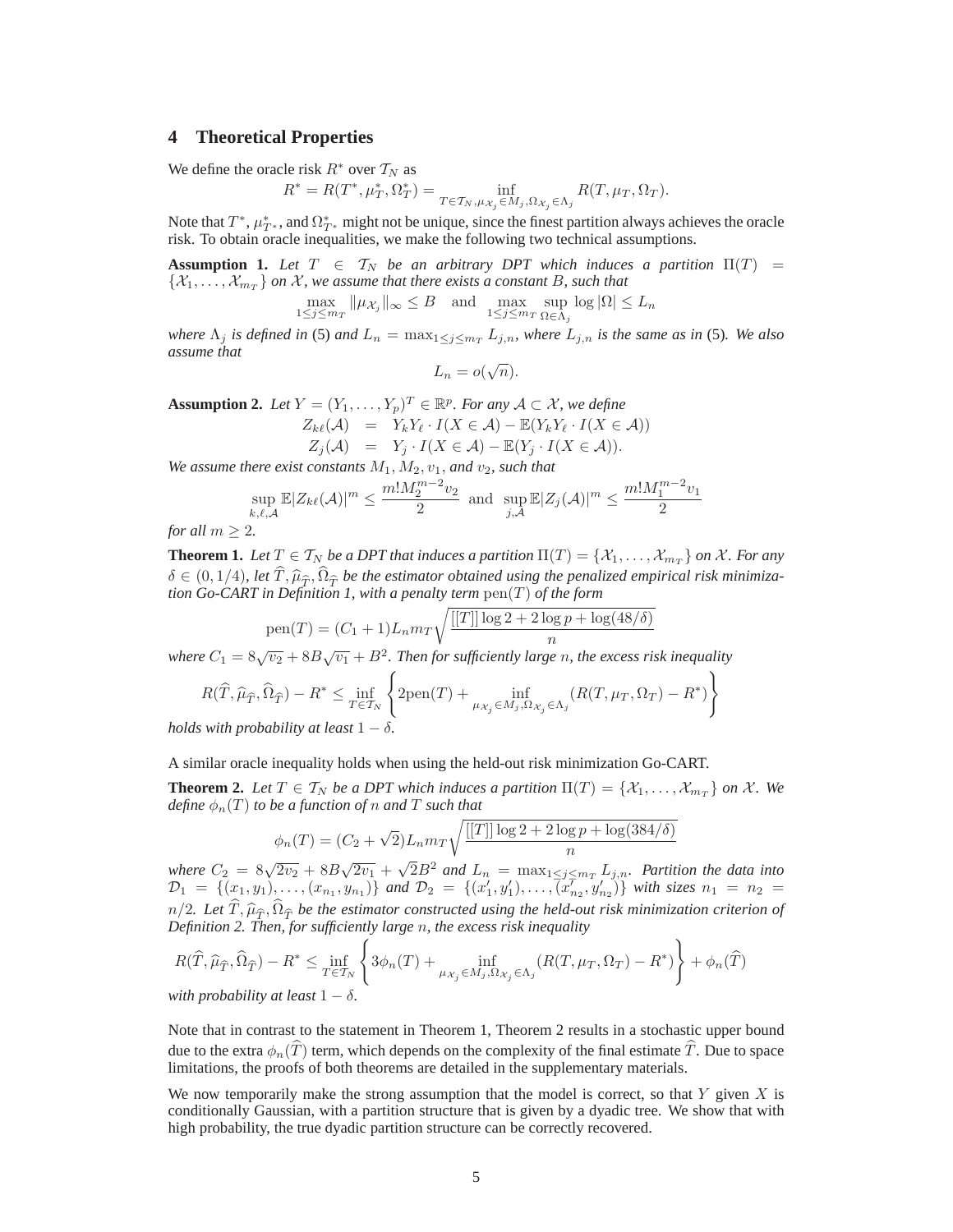**Assumption 3.** *The true model is*

$$
Y \mid X = x \sim N_p(\mu_{T^*}^*(x), \Omega_{T^*}^*(x)) \tag{7}
$$

*where*  $T^* \in \mathcal{T}_N$  *is a DPT with induced partition*  $\Pi(T^*) = {\chi_{j} \choose j}_{j=1}^{m_{T^*}}$  *and*  $\lim_{m_{T^*}} T^*$ 

$$
\mu_{T^*}^*(x) = \sum_{j=1}^{m_{T^*}} \mu_j^* I(x \in \mathcal{X}_j^*), \quad \Omega_{T^*}^*(x) = \sum_{j=1}^{m_{T^*}} \Omega_j^* I(x \in \mathcal{X}_j^*).
$$

Under this assumption, clearly

$$
R(T^*, \mu_{T^*}^*, \Omega_{T^*}^*) = \inf_{T \in \mathcal{T}_N, \mu_T, \Omega_T \in \mathcal{M}_T} R(T, \mu_T, \Omega_T),
$$

where  $\mathcal{M}_T$  is given by

$$
\mathcal{M}_T = \Big\{ \mu(x) = \sum_{j=1}^{m_T} \mu_{\mathcal{X}_j} I(x \in \mathcal{X}_j), \ \Omega(x) = \sum_{j=1}^{m_T} \Omega_{\mathcal{X}_j} I(x \in \mathcal{X}_j) : \ \mu_{\mathcal{X}_j} \in M_j, \ \Omega_{\mathcal{X}_j} \in \Lambda_j \Big\}.
$$

Let  $T_1$  and  $T_2$  be two DPTs, if  $\Pi(T_1)$  can be obtained by further split the hyperrectangles within  $\Pi(T_2)$ , we say  $\Pi(T_2) \subset \Pi(T_1)$ . We then have the following definitions:

**Definition 3.** A tree estimation procedure  $\widehat{T}$  is **tree partition consistent** in case  $\mathbb{P}\left(\Pi(T^*)\subset\Pi(\widehat{T})\right)\to 1 \text{ as } n\to\infty.$ 

Note that the estimated partition may be finer than the true partition. Establishing a tree partition consistency result requires further technical assumptions. The following assumption specifies that for arbitrary adjacent subregions of the true dyadic partition, either the means or the variances should be sufficiently different. Without such an assumption, of course, it is impossible to detect the boundaries of the true partition.

**Assumption 4.** Let  $\mathcal{X}_i^*$  and  $\mathcal{X}_i^*$  be adjacent partition elements of  $T^*$ , so that they have a common *parent node within*  $T^*$ *. Let*  $\sum_{\mathcal{X}_i^*}^* = (\Omega_{\mathcal{X}_i^*}^*)^{-1}$ *. We assume there exist positive constants*  $c_1, c_2, c_3, c_4$ *, such that either*

$$
2\log\left|\frac{\Sigma_{\mathcal{X}_{i}^{*}}^{*} + \Sigma_{\mathcal{X}_{j}^{*}}^{*}}{2}\right| - \log|\Sigma_{\mathcal{X}_{i}^{*}}^{*}| - \log|\Sigma_{\mathcal{X}_{j}^{*}}^{*}| \geq c_{4}
$$

 $or \| \mu_{\mathcal{X}_{i}^{*}}^{*} - \mu_{\mathcal{X}_{j}^{*}}^{*} \|_{2}^{2} \geq c_{3}.$  *We also assume* 

$$
\rho_{\min}(\Omega^*_{\mathcal{X}_j^*}) \geq c_1, \quad \forall j=1,\ldots,m_{T^*},
$$

*where*  $\rho_{\min}(\cdot)$  *denotes the smallest eigenvalue. Furthermore, for any*  $T \in \mathcal{T}_N$  *and any*  $\mathcal{A} \in \Pi(T)$ *,*  $\mu$  *we have*  $\mathbb{P}(X \subseteq \Lambda) \geq \rho$ . *we have*  $\mathbb{P}(X \in \mathcal{A}) \geq c_2$ *.* 

**Theorem 3.** *Under the above assumptions, we have*

$$
\inf_{T \in \mathcal{T}_N, \ \Pi(T^*) \nsubseteq \Pi(T)} \inf_{\mu_T, \ \Omega_T \in \mathcal{M}_T} R(T, \mu_T, \Omega_T) - R(T^*, \mu_{T^*}^*, \Omega_{T^*}^*) > \min\{\frac{c_1 c_2 c_3}{2}, c_2 c_4\}
$$

*where*  $c_1, c_2, c_3, c_4$  *are defined in Assumption 4. Moreover, the Go-CART estimator in both the*<br>penalized risk minimization and held out risk minimization form is tree partition consistent *penalized risk minimization and held-out risk minimization form is tree partition consistent.*

This result shows that, with high probability, we obtain a finer partition than  $T^*$ ; the assumptions do not, however, control the size of the resulting partition. The proof of this result appears in the supplementary material.

# **5 Experiments**

We now present the performance of the greedy partitioning algorithm of Section 3 on both synthetic data and a real meteorological dataset. In the experiment, we always set the dyadic integer  $N = 2^{10}$ to ensure that we can obtain fine-tuned partitions of the input space  $X$ .

#### **5.1 Synthetic Data**

We generate *n* data points  $x_1, \ldots, x_n \in \mathbb{R}^d$  with  $n = 10,000$  and  $d = 10$  uniformly distributed on the unit hypercube  $[0, 1]^d$ . We split the square  $[0, 1]^2$  defined by the first two dimension of the unit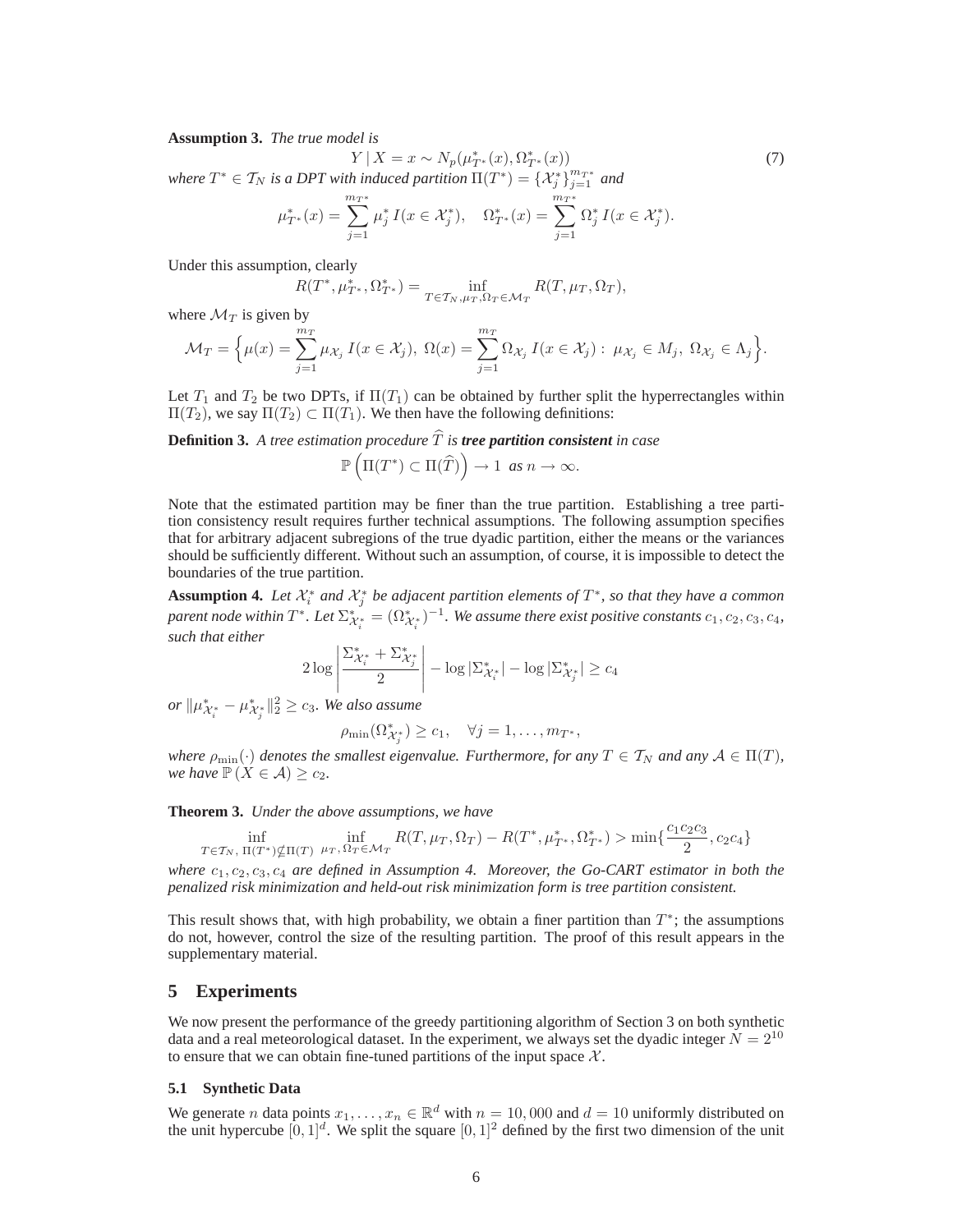

Figure 1: Analysis of synthetic data. (a) Estimated dyadic tree structure; (b) Ground true partition. The horizontal axis corresponds to the first dimension denoted as *X*<sup>1</sup> while the vertical axis corresponds to the second dimension denoted by *X*2. The bottom left point corresponds to [0*,* 0] and the upper right point corresponds to  $[1, 1]$ . It is also the induced partition on  $[0, 1]^2$ . The number labeled on each subregion corresponds to each leaf node ID of the tree in (a); (c) The held-out negative log-likelihood risk for each split. The order of the splits corresponds the ID of the tree node (from small to large).

hypercube into 22 subregions as shown in Figure 1 (b). For the t-th subregion where  $1 \le t \le 22$ , we generate an Erdös-Rényi random graph  $G^t = (V^t, E^t)$  with the number of vertices  $p = 20$ , the number of edges  $|E| = 10$  and the maximum node degree is four. Based on  $G^t$ , we generate the inverse covariance matrix  $\Omega^t$  according to  $\Omega_{i,j}^t = I(i = j) + 0.245 \cdot I((i,j) \in E^t)$ , where 0.245 guarantees the positive definiteness of  $\Omega^t$  when the maximum node degree is 4. For each data point  $x_i$  in the t-th subregion, we sample a 20-dimensional response vector  $y_i$  from a multivariate Gaussian distribution  $N_{20}$   $(0, (\Omega^t)^{-1})$ . We also create an equally-sized held-out dataset in the same manner based on  $\{\Omega^t\}_{t=1}^{22}$ .

The learned dyadic tree structure and its induced partition are presented in Figure 1. We also provide the estimated graphs for some nodes. We conduct 100 monte-carlo simulations and find that 82 times out of 100 runs our algorithm perfectly recover the ground true partitions on the  $X_1$ - $X_2$  plane and never wrongly split any irrelevant dimensions ranging from  $X_3$  to  $X_{10}$ . Moreover, the estimated graphs have interesting patterns. Even though the graphs within each subregion are sparse, the estimated graph obtained by pooling all the data together is highly dense. As the greedy algorithm proceeds, the estimated graphs become sparser and sparser. However, for the immediate parent of the leaf nodes, the graphs become denser again. Out of the 82 simulations where we correctly identify the tree structure, we list the graph estimation performance for subregions 28, 29, 13, 14, 5, 6 in terms of precision, recall, and F1-score in Table 1.

Table 1: The graph estimation performance over different subregions

| Mean values over 100 runs (Standard deviation) |                                              |                                              |                                              |                                              |                                              |                                              |
|------------------------------------------------|----------------------------------------------|----------------------------------------------|----------------------------------------------|----------------------------------------------|----------------------------------------------|----------------------------------------------|
| subregion                                      | region 28                                    | region 29                                    | region 13                                    | region 14                                    | region 5                                     | region 6                                     |
| Precision<br>Recall<br>$F1 - score$            | 0.8327(0.15)<br>0.7890(0.16)<br>0.7880(0.11) | 0.8429(0.15)<br>0.7990(0.18)<br>0.7923(0.12) | 0.9853(0.04)<br>1.0000(0.00)<br>0.9921(0.02) | 0.9821(0.05)<br>1.0000(0.00)<br>0.9904(0.03) | 0.9906(0.04)<br>1.0000(0.00)<br>0.9949(0.02) | 0.9899(0.05)<br>1.0000(0.00)<br>0.9913(0.02) |

We see that for a larger subregion (e.g. 13, 14, 5, 6), it is easier to obtain better recovery performance; while good recovery for a very small region (e.g. 28, 29) becomes more challenging. We also plot the held-out risk in the subplot (c). As can be seen, the first few splits lead to the most significant decreases of the held-out risk. The whole risk curve illustrates a diminishing return behavior. Correctly splitting the large rectangle leads to a significant decrease in the risk; in contrast, splitting the middle rectangles does not reduce the risk as much. We also conducted simulations where the true conditional covariance matrix is a continuous function of  $x$ ; these are presented in the supplementary materials.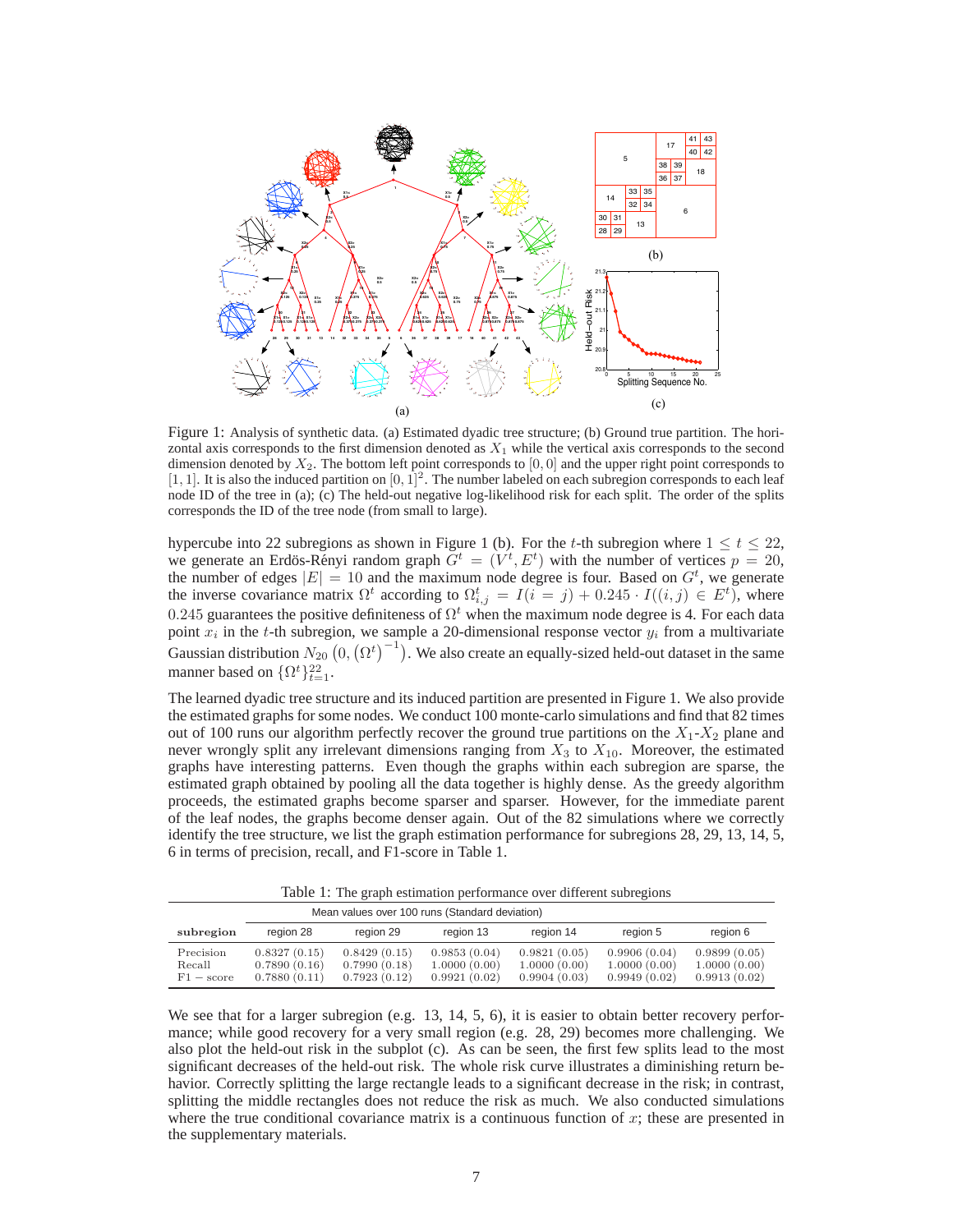

Figure 2: Analysis of climate data. (a) Learned partitions for the 100 locations and projected to the US map, with the estimated graphs for subregions 3, 10, and 33; (b) Estimated graph with data pooled from all 100 locations; (c) the re-scaled partition pattern induced by the learned dyadic tree structure.

#### **5.2 Climate Data Analysis**

In this section, we apply Go-CART on a meteorology dataset collected in a similar approach as in [8]. The data contains monthly observations of 15 different meteorological factors from 1990 to 2002. We use the data from 1990 to 1995 as the training data and data from 1996 to 2002 as the held-out validation data. The observations span 100 locations in the US between latitudes 30.475 to 47.975 and longitudes -119.75 to -82.25. The 15 meteorological factors measured for each month include levels of  $CO<sub>2</sub>$ ,  $CH<sub>4</sub>$ ,  $H<sub>2</sub>$ ,  $CO<sub>3</sub>$  average temperature (TMP) and diurnal temperature range (DTR), minimum temperate (TMN), maximum temperature (TMX), precipitation (PRE), vapor (VAP), cloud cover (CLD), wet days (WET), frost days (FRS), global solar radiation (GLO), and direct solar radiation (DIR).

As a baseline, we estimate a sparse graph on the data pooled from all 100 locations, using the glasso algorithm; the estimated graph is shown in Figure 2 (b). It is seen that the greenhouse gas factor  $CO<sub>2</sub>$  is isolated from all the other factors. This apparently contradicts the basic domain knowledge that  $CO<sub>2</sub>$  should be correlated with the solar radiation factors (including GLO, DIR), according to the IPCC report [6] which is one of the most authoritative reports in the field of meteorology. The reason for the missing edges in the pooled data may be that positive correlations at one location are canceled by negative correlations at other locations.

Treating the longitude and latitude of each site as two-dimensional covariate  $X$ , and the meteorology data of the  $p = 15$  factors as the response Y, we estimate a dyadic tree structure using the greedy algorithm. The result is a partition with 66 subregions, shown in Figure 2. The graphs for subregions 3 and 10 (corresponding to the coast of California and Arizona states) are shown in subplot (a) of Figure 2. The graphs for these two adjacent subregions are quite similar, suggesting spatial smoothness of the learned graphs. Moreover, for both graphs,  $CO<sub>2</sub>$  is connected to the solar radiation factor GLO through CH<sub>4</sub>. In contrast, for subregion 33, which corresponds to the north part of Arizona, the estimated graph is quite different. In general, it is found that the graphs corresponding to the locations along the coasts are sparser than those corresponding to the locations in the mainland.

Such observations, which require validation and interpretation by domain experts, are examples of the capability of graph-valued regression to provide a useful tool for high dimensional data analysis.